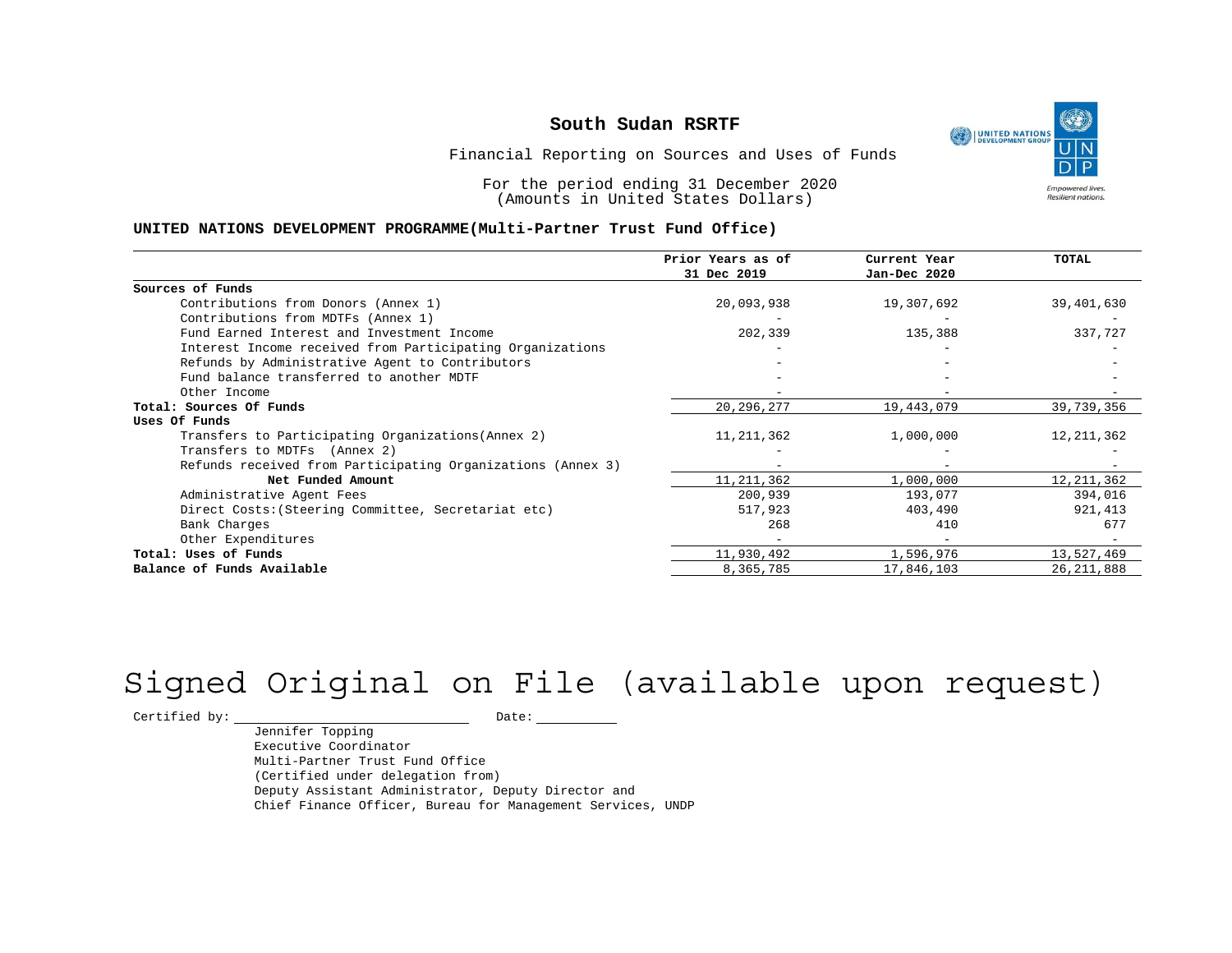

Financial Reporting on Sources and Uses of Funds

For the period ending 31 December 2020 (Amounts in United States Dollars)

#### **UNITED NATIONS DEVELOPMENT PROGRAMME(Multi-Partner Trust Fund Office)**

**Annex - 1: Contributions**

|                                | Prior Years as of | Current Year | TOTAL      |
|--------------------------------|-------------------|--------------|------------|
|                                | 31 Dec 2019       | Jan-Dec 2020 |            |
| From Contributors              |                   |              |            |
| GOVERNMENT OF GERMANY          | 11,205,235        | 3,634,182    | 14,839,417 |
| GOVERNMENT OF NETHERLANDS      |                   | 3,370,786    | 3,370,786  |
| GOVERNMENT OF NORWAY           | 6,218,661         | 6,858,162    | 13,076,823 |
| SWEDISH INT'L DEVELOPMENT COOP | 2,670,042         | 5,444,562    | 8,114,604  |
| Total: Contributions           | 20,093,938        | 19,307,692   | 39,401,630 |

## Signed Original on File (available upon request)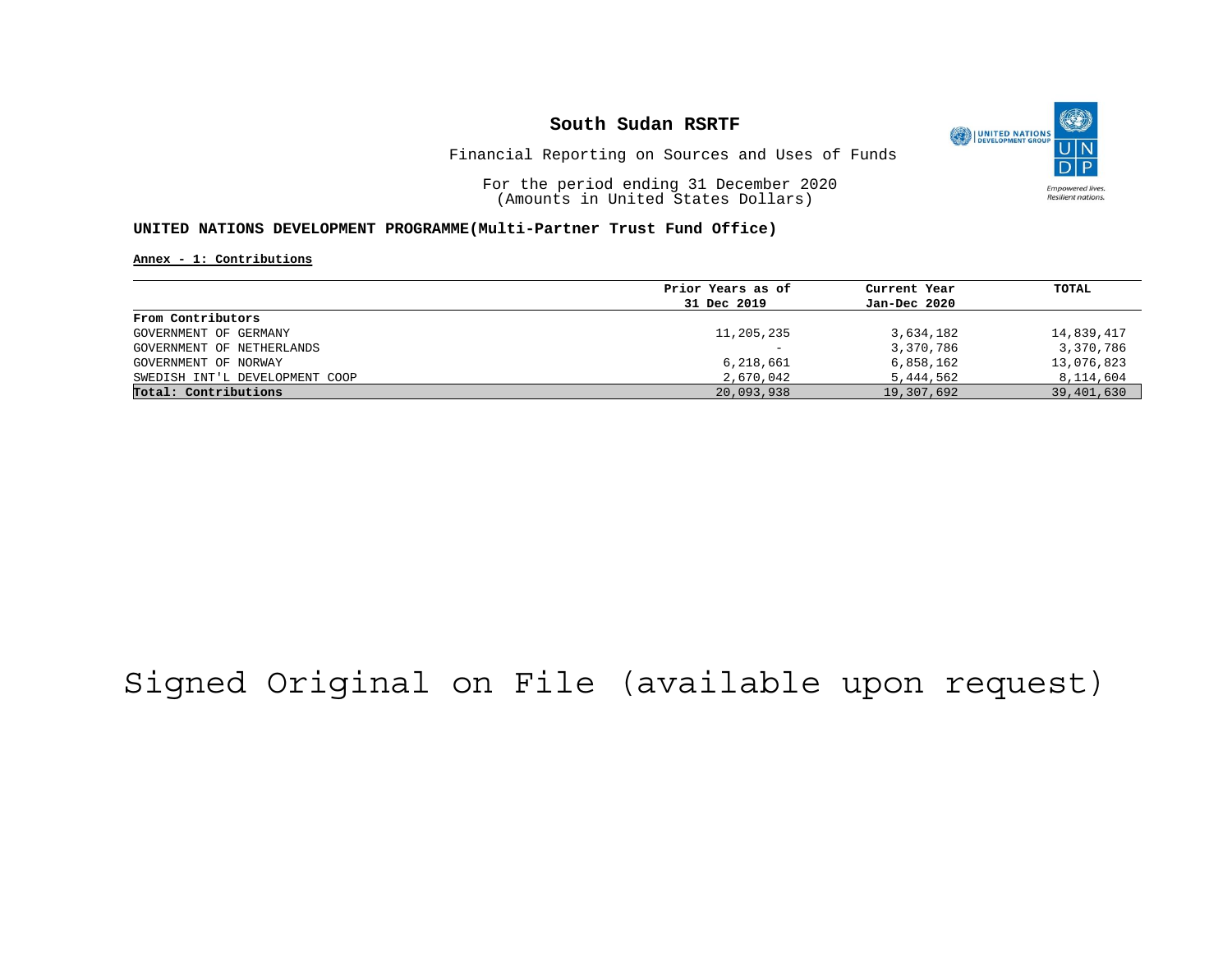

Financial Reporting on Sources and Uses of Funds

For the period ending 31 December 2020 (Amounts in United States Dollars)

### **UNITED NATIONS DEVELOPMENT PROGRAMME(Multi-Partner Trust Fund Office)**

**Annex - 2: Transfers**

|                                | Prior Years as of | Current Year             | TOTAL        |
|--------------------------------|-------------------|--------------------------|--------------|
|                                | 31 Dec 2019       | Jan-Dec 2020             |              |
| To Participating Organizations |                   |                          |              |
| FAO                            | 3,500,000         | $\overline{\phantom{a}}$ | 3,500,000    |
| IOM                            | 1,500,000         | 500,000                  | 2,000,000    |
| UNDP/NGO                       | 5,581,560         | $\overline{\phantom{a}}$ | 5,581,560    |
| UNDP                           | 517,923           | 403,490                  | 921,413      |
| UNMISS                         | 629,802           | 500,000                  | 1,129,802    |
| Total Transfers                | 11,729,285        | 1,403,490                | 13, 132, 775 |

## Signed Original on File (available upon request)